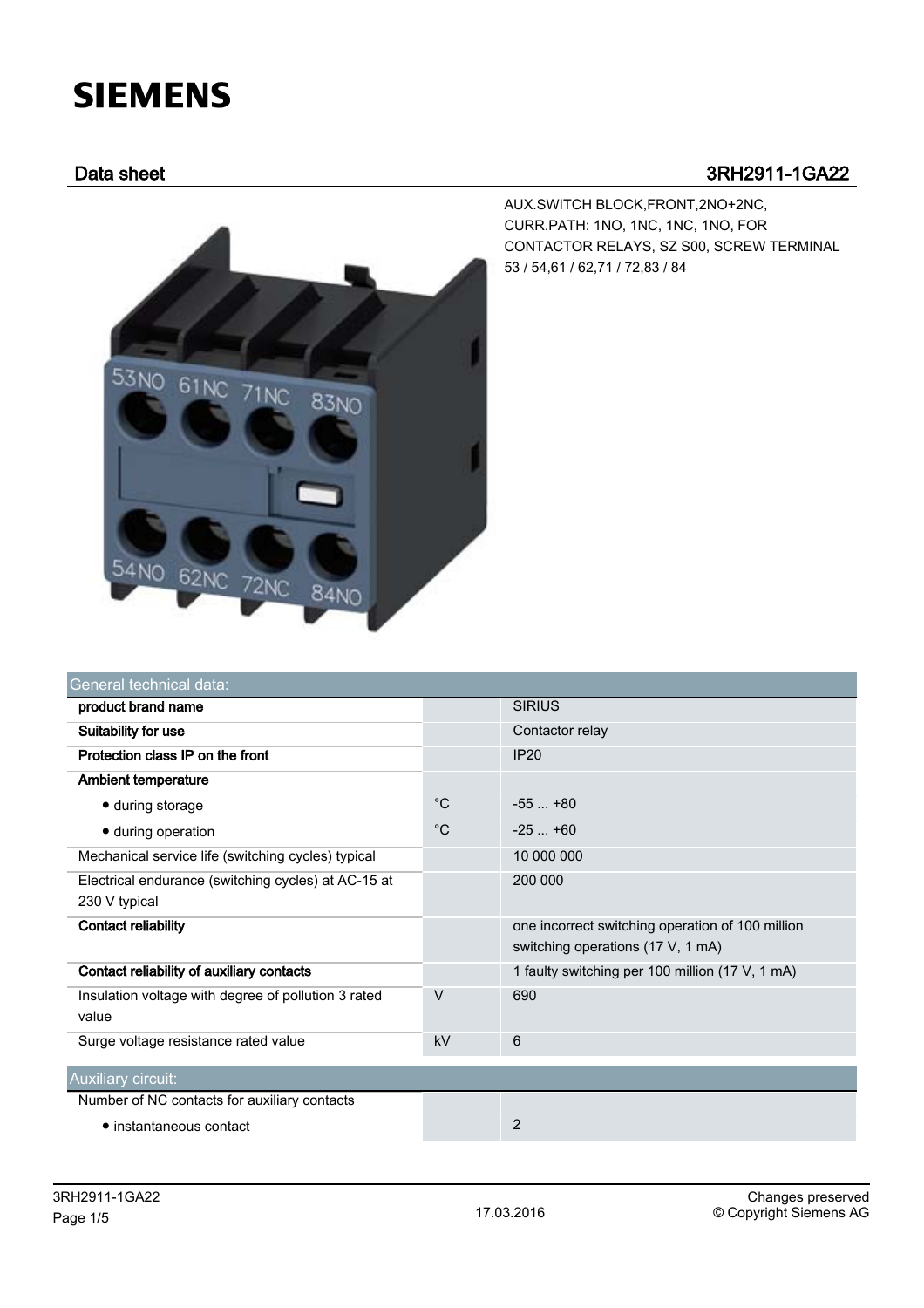| · lagging switching                              |              | $\mathbf 0$     |
|--------------------------------------------------|--------------|-----------------|
| Number of NO contacts for auxiliary contacts     |              |                 |
| • instantaneous contact                          |              | $\overline{2}$  |
| · leading contact                                |              | $\mathbf 0$     |
| Operating current of auxiliary contacts at AC-12 |              |                 |
| $\bullet$ at 24 V                                | $\mathsf{A}$ | 10              |
| $\bullet$ at 230 V                               | A            | 10              |
| $\bullet$ maximum                                | A            | 10              |
| <b>Operating current</b>                         |              |                 |
| · of auxiliary contacts                          |              |                 |
| $-$ at AC-14                                     |              |                 |
| $-$ at 125 V                                     | A            | 6               |
| $-$ at 250 V                                     | $\mathsf{A}$ | $6\phantom{1}6$ |
| $-$ at AC-15                                     |              |                 |
| $-$ at 24 V                                      | A            | 6               |
| $-$ at 230 V                                     | A            | 6               |
| $-$ at 400 V                                     | A            | 3               |
| • at AC-15 at 690 V rated value                  | A            | $\mathbf{1}$    |
| <b>Operating current</b>                         |              |                 |
| • with 2 current paths in series at DC-12        |              |                 |
| - at 24 V rated value                            | A            | 10              |
| -at 60 V rated value                             | A            | 10              |
| - at 110 V rated value                           | A            | $\overline{4}$  |
| - at 220 V rated value                           | A            | $\overline{2}$  |
| - at 440 V rated value                           | A            | 1.3             |
| - at 600 V rated value                           | $\mathsf{A}$ | 0.65            |
| • with 3 current paths in series at DC-12        |              |                 |
| - at 24 V rated value                            | A            | 10              |
| - at 60 V rated value                            | A            | $10$            |
| - at 110 V rated value                           | A            | 10              |
| - at 220 V rated value                           | A            | 3.6             |
| - at 440 V rated value                           | A            | 2.5             |
| - at 600 V rated value                           | A            | 1.8             |
| <b>Operating current</b>                         |              |                 |
| · of auxiliary contacts at DC-13                 |              |                 |
| $-$ at 24 V                                      | A            | $\,6$           |
| $-$ at 60 V                                      | A            | $\overline{2}$  |
| $-$ at 110 V                                     | A            | $\mathbf{1}$    |
| $-$ at 220 V                                     | A            | 0.3             |
| • with 2 current paths in series at DC-13        |              |                 |
| - at 24 V rated value                            | A            | 10              |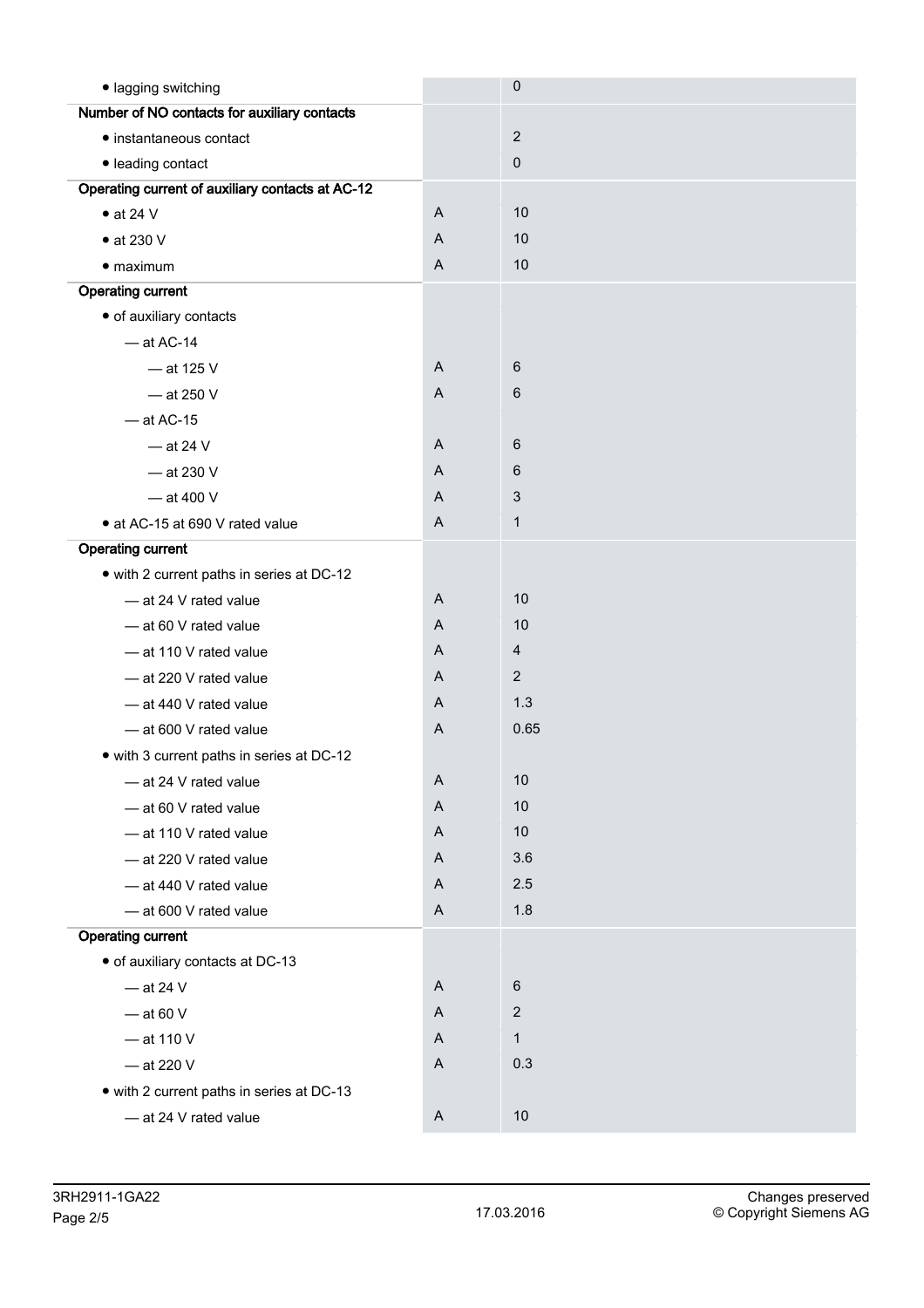| - at 60 V rated value                     | $\overline{A}$ | 3.5  |
|-------------------------------------------|----------------|------|
| - at 110 V rated value                    | A              | 1.3  |
| -at 220 V rated value                     | $\overline{A}$ | 0.9  |
| -at 440 V rated value                     | $\overline{A}$ | 0.2  |
| - at 600 V rated value                    | $\overline{A}$ | 0.1  |
| • with 3 current paths in series at DC-13 |                |      |
| - at 24 V rated value                     | $\overline{A}$ | 10   |
| -at 60 V rated value                      | A              | 4.7  |
| - at 110 V rated value                    | A              | 3    |
| -at 220 V rated value                     | A              | 1.2  |
| -at 440 V rated value                     | $\overline{A}$ | 0.5  |
| -at 600 V rated value                     | A              | 0.26 |

| Installation/ mounting/ dimensions: |    |                  |  |  |
|-------------------------------------|----|------------------|--|--|
| <b>Mounting type</b>                |    | snap-on mounting |  |  |
| Width                               | mm | 36               |  |  |
| Height                              | mm | 37.5             |  |  |
| Depth                               | mm | 43.7             |  |  |

| screw-type terminals                       |
|--------------------------------------------|
|                                            |
|                                            |
|                                            |
|                                            |
| $2x (0.5  1.5 mm2)$ , $2x (0.75  2.5 mm2)$ |
| 2x (20  16), 2x (18  14)                   |
|                                            |
| No.                                        |
| Yes                                        |
|                                            |
| with 3RH2                                  |
|                                            |

Certificates/ approvals: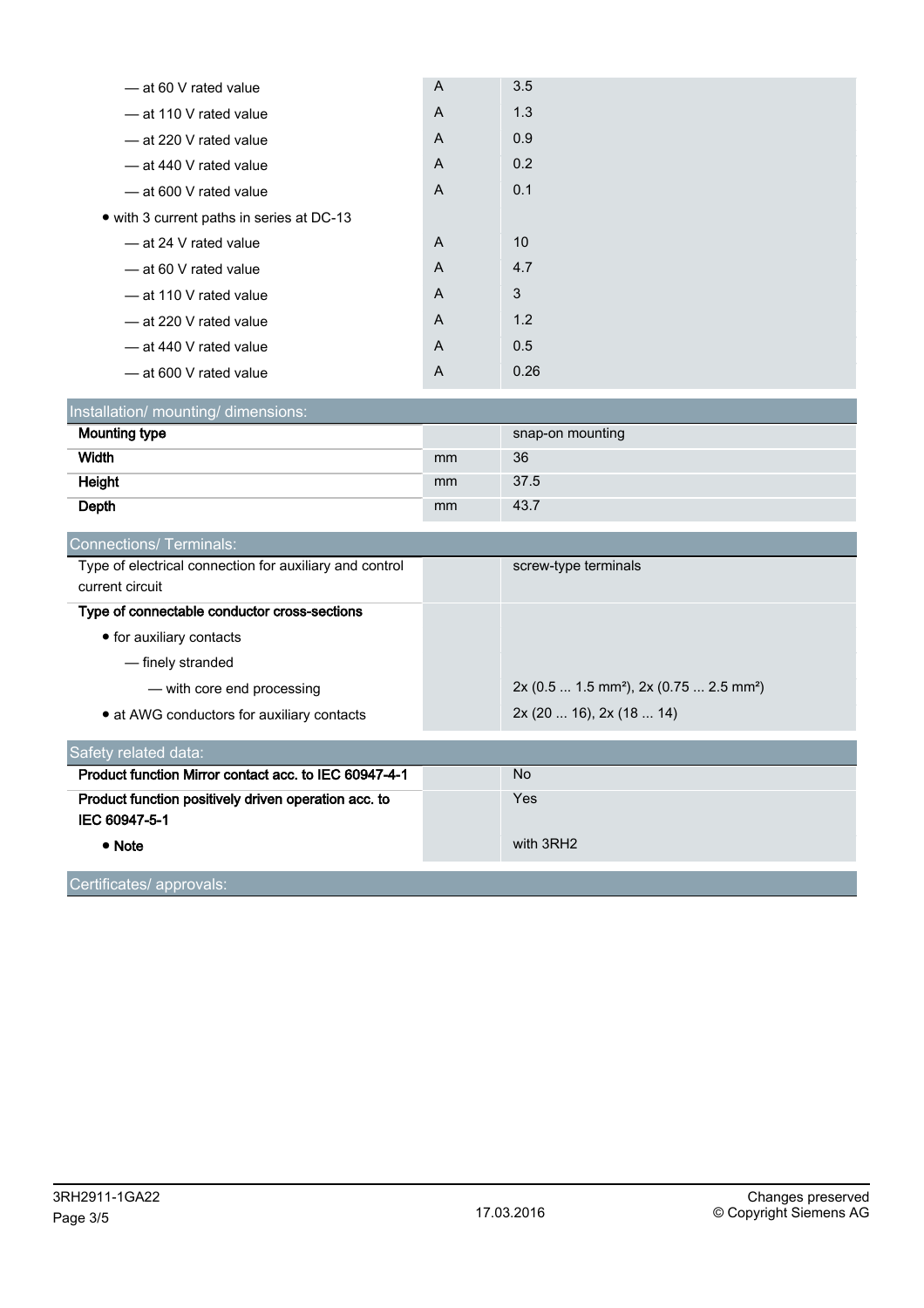| <b>General Product Approval</b>       |                          |                   |                   | <b>Declaration of</b> | <b>Test</b>                                       |
|---------------------------------------|--------------------------|-------------------|-------------------|-----------------------|---------------------------------------------------|
|                                       |                          |                   |                   | Conformity            | <b>Certificates</b>                               |
| CCC                                   | <b>CSA</b>               |                   | UL                | ┝<br>EG-Konf.         | spezielle<br>Prüfbescheinigunge<br>$\overline{u}$ |
| <b>Test</b>                           | <b>Shipping Approval</b> |                   |                   |                       |                                                   |
| <b>Certificates</b>                   |                          |                   |                   |                       |                                                   |
| Typprüfbescheinigu<br>ng/Werkszeugnis | <b>ABS</b>               | BUREAU<br>VERITAS | DNV<br><b>DNV</b> | GL <sup>®</sup><br>GL | <b>Lloyd's</b><br>Register<br><b>LRS</b>          |
| <b>Shipping Approval</b>              |                          |                   | other             |                       |                                                   |
| <b>PRS</b>                            | <b>RINA</b>              | <b>RMRS</b>       | Umweltbestätigung | <b>VDE</b>            |                                                   |

## Further information

Information- and Downloadcenter (Catalogs, Brochures,…) <http://www.siemens.com/industrial-controls/catalogs>

Industry Mall (Online ordering system) <http://www.siemens.com/industrymall>

Cax online generator

<http://support.automation.siemens.com/WW/CAXorder/default.aspx?lang=en&mlfb=3RH29111GA22>

Service&Support (Manuals, Certificates, Characteristics, FAQs,...) <https://support.industry.siemens.com/cs/ww/en/ps/3RH29111GA22>

Image database (product images, 2D dimension drawings, 3D models, device circuit diagrams, EPLAN macros, ...) [http://www.automation.siemens.com/bilddb/cax\\_de.aspx?mlfb=3RH29111GA22&lang=en](http://www.automation.siemens.com/bilddb/cax_de.aspx?mlfb=3RH29111GA22&lang=en)